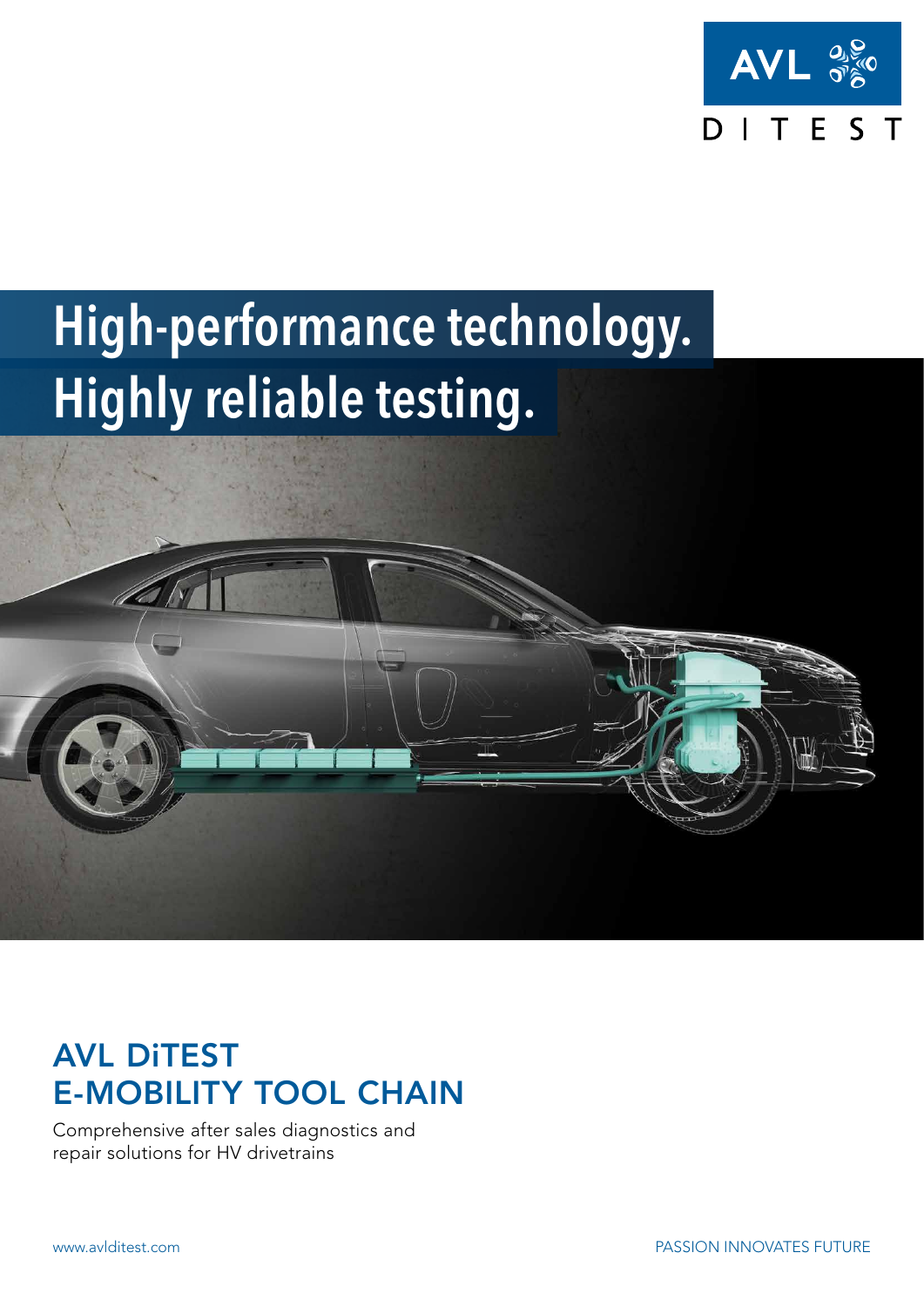

# Repair or replace? Faulty batteries –

## DIAGNOSTICS AND REPAIR OF VEHICLE COMPONENTS IN THE WORKSHOP

After sales is facing new challenges owing to the large number of hybrid and electric vehicles on the roads. It's not always economically viable to replace the entire traction battery, but now AVL DiTEST can provide you with the perfect testing tools for electrically driven vehicles. You can use them to carry out supervised diagnosis and maintenance in workshops, all according to country-specific standards. The graphic shows the repair process carried out over the entire tool chain, which helps to ensure not only a correct and safe diagnosis and inspection of the vehicle. It's also possible to document the entire process. Every work step can be stored locally or on cloud-based systems and it can be used as verification of proof if needed.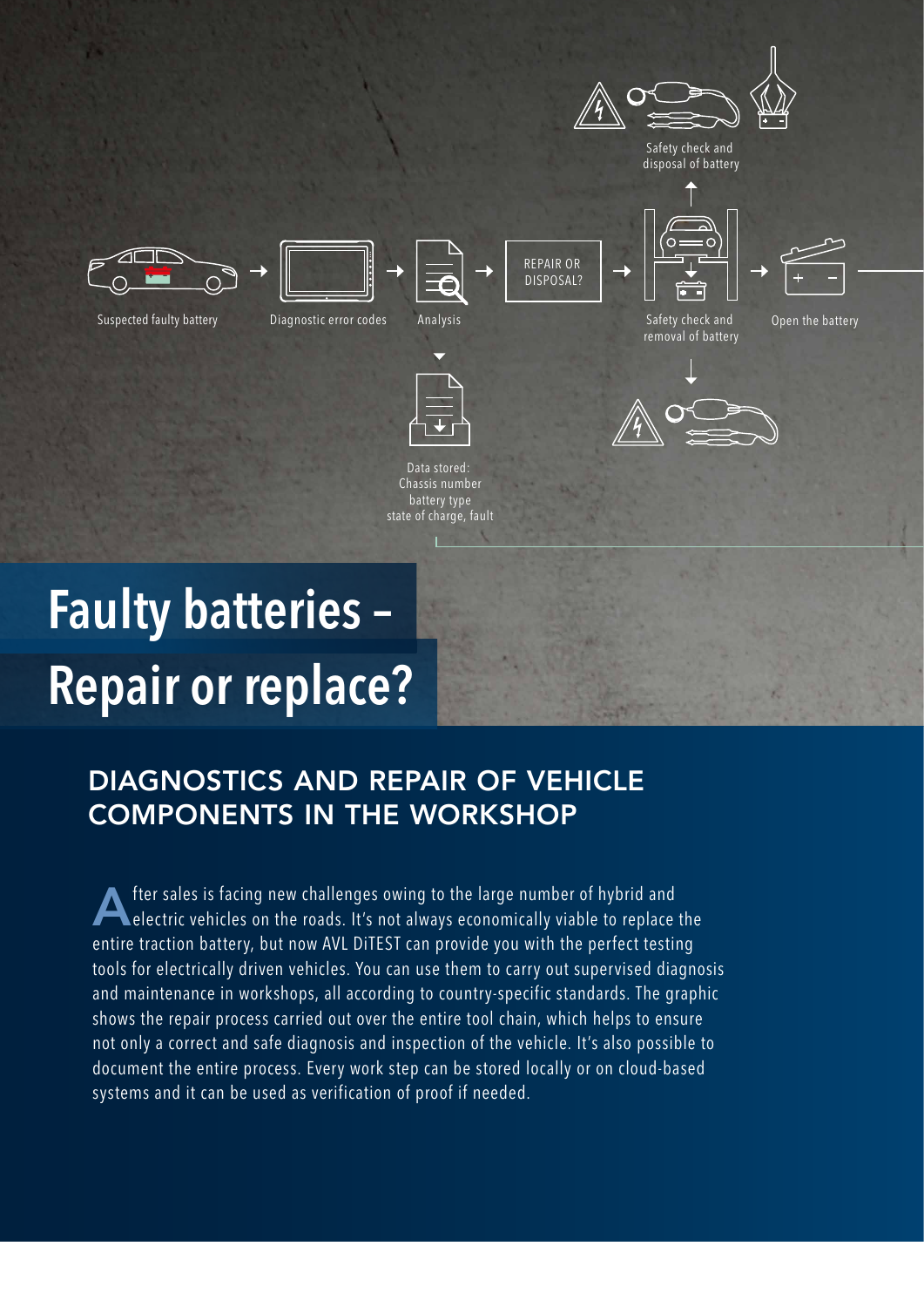

An **MDS diagnostic system** is used at the beginning of the repair process to detect and isolate faults, after which the battery is removed. After the HV system has been deactivated, all poles in the vehicle are checked that they are free from voltage using the **HV Safety**. This ensures that work can be carried out on the vehicle safely. The decision must be made whether the battery will be repaired in the workshop or HV repair centre or whether it should be disposed of. If it is to be repaired, the faults must first be isolated by using AVL DiTEST tools; the IRP, among other things, is suitable for measuring resistance. Faulty components are then replaced. If one or

more battery modules are replaced, use the MCS to prepare new modules for installation. Afterwards, check that the repair was successful using the AVL DiTEST e-mobility tools. After closing the housing, conduct a final check using the universal HV Sat tool and check for leaks use the **noLEAK** device. Safety relevant measurements should be taken before restarting. Finally, delete the fault codes using the diagnosis system to complete the repair.

With the correct equipment, every workshop can safely carry out HV repairs.